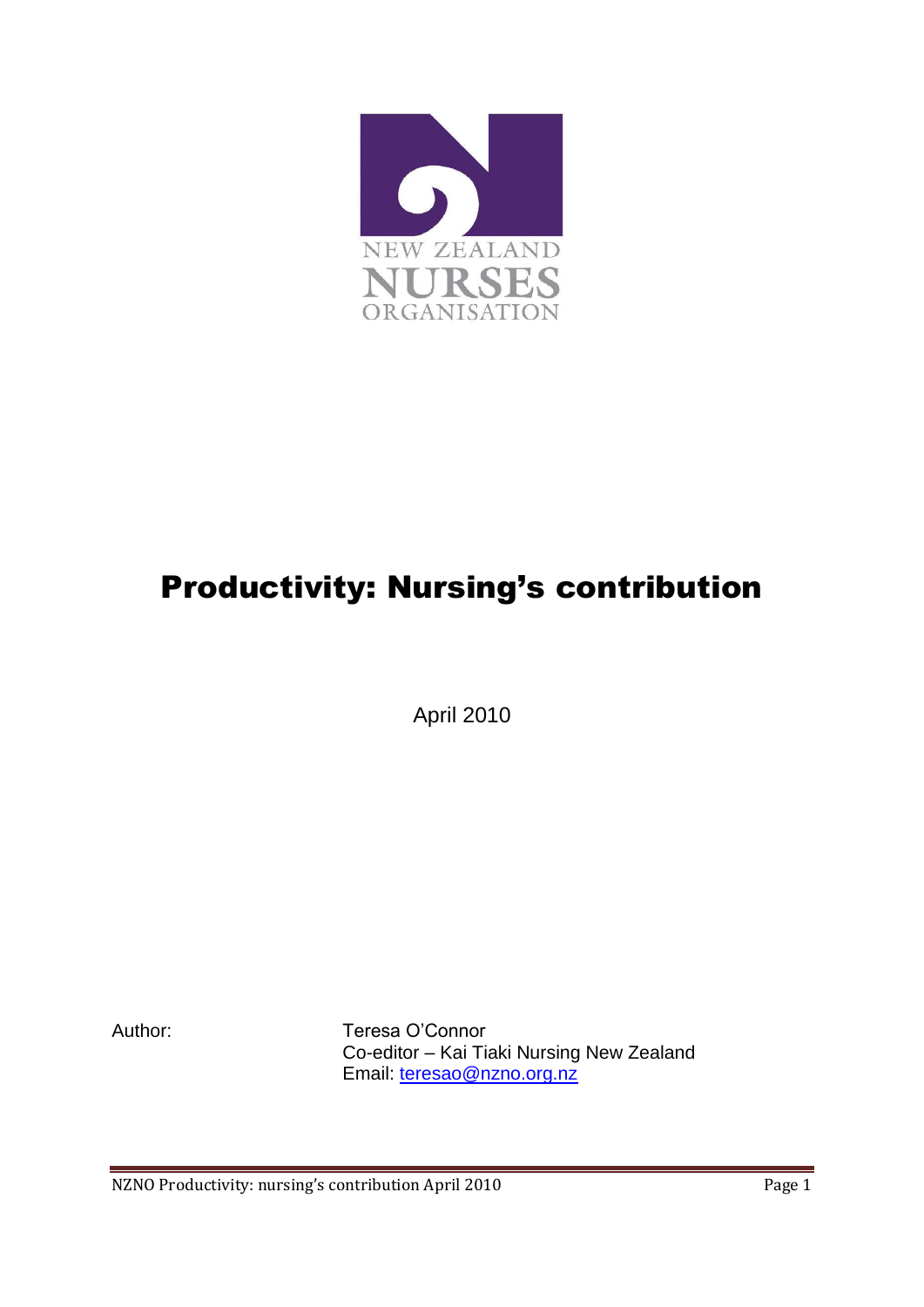**Purpose of paper:** This paper is designed to provide a nursing perspective on the productivity debate in the health sector. Nursing's contribution to productivity cannot be easily measured, because of the nature and focus of nursing work. The nature of nursing work is, to a significant extent, about building therapeutic relationships and the focus of nursing work is on quality health outcomes for the patients/clients nurses care for. Such concepts do not fit neatly into a paradigm focused on inputs and outputs.

## *"Individuals and their families do better with support and education from visiting nurses than do those who receive more hospitalisation, more physician visits and more long-term care institutionalisation.*"

A casual observer of the debates about creating a more efficient health service – and when have there not been such debates? – could be forgiven for assuming that elective surgery volumes, child immunisation rates, emergency department and cancer treatment waiting times, and patient discharges, were the sum of our health system. Such is the attention paid to to a very narrow range of health "outputs", one could be forgiven for believing that health was simply what happened in hospitals; that health was simply about treating disease or dysfunction; and that creating a "better, faster, more convenient" health system was simply about more treatments, more operations and getting people out of hospital more quickly; that such increases necessarily equate to a more "productive" health system. But the numbers game is just one small part of the productivity debate in the health system. An over focus on it is detrimental to nursing and to those they care for.

There is growing international research which shows that having moreregistered nurses in hospital wards is linked with lower mortality rates in a variety of clinical settings.<sub>2,3</sub> Thus productivity in the health system does not simply equate to throughput which fails to capture, for example, lives saved through skilled nursing intervention or lives lost because a complication developed into a fatality because there were too few nurses on too many successive shifts, or re-admission to hospital rates because a patient was discharged too soon.

A narrow focus on inputs and outputs does not serve the public well and largely ignores the clinicians who have the numbers, knowledge, skills and ability to make the most significant impact on productivity in health care – nurses. Nurses' ability to make the most profound impact on productivity in health care is predicated on a number of factors:

- Nurses make up the vast bulk of the New Zealand health workforce. According to Nursing Council figures, in October last year there were 43,780 nurses with annual practising certificates.<sup>4</sup> This compares to 12,493 doctors with annual practising certificates, as at June 30, 2009. $5$
- The focus of nurses' work is on meeting human need: the prevention of illness; care, in hospital and in the community, of those who are sick and assisting them in rehabilitation and restoration of full or partial independence; and assisting people to a peaceful death. This is in contrast to the focus of phsycians on disease processes and curative functions.

Director of DHBNZ's Safe Staffing and Healthy Workplaces Unit Jane Lawless defines productivity within health as "the quality of the outcome for the amount of resources needed to achieve it." $_6$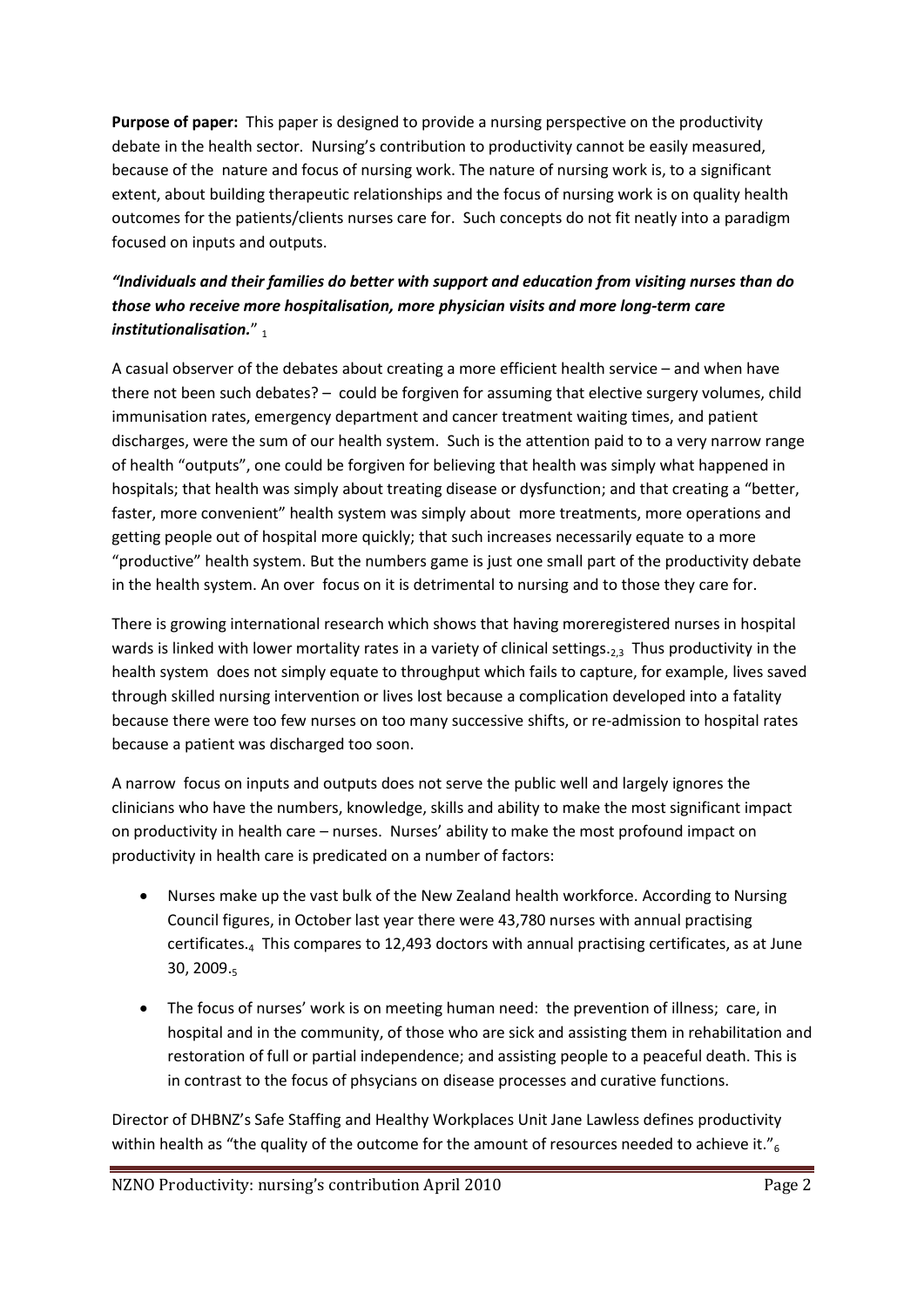Nursing productivity, with its focus on quality patient outcomes, cannot be easily measured. In an era of instant responses and pithy sound bites, combined with the need to maintain patient confidentiality, that presents a dilemma for the profession. How does one measure the prevention of a teenage pregnancy by sound nursing advice at a sexual health clinic? How does one measure a skilled surgical nurse picking up a deviation from the normal recovery pattern and preventing it developing into a full-blown post-operative complication, requiring a longer hospital stay? How does one measure the therapeutic support offered by a skilled nurse to a patient suffering a psychotic episode? How does one measure a relationship which evokes sufficient trust for a woman to confide to a practice nurse the violence she endures at home? How does one measure the impact of an elderly man feeling sufficiently comfortable to visit an iwi-based health clinic about his diabetes, after years of avoiding mainstream health services? How does one measure the value of a district nurse visting an incapacitated person in their own home and providing treatment which ensures that person stays out of hospital? How does one measure a palliative care nurse's input into enabling a person with terminal cancer to die pain free, with dignity and with their family around them?

This is the stuff of nursing productivity – quality patient outcomes. Attempting to measure nursing productivity is a difficult and fraught exercise, because of the complexity of the services nurses provide, the intellectual capital and knowledge nurses require to do their work, and and the systems within which they operate. There is also the difficulty of imposing an essentially fragmentary approach, focused on inputs and outputs, on an inherently holistic profession, focused on quality patient outcomes. What is measured is, increasingly, only that which can be measured easily and, as can be seen from the above examples, that approach fails to capture the totality of nursing's contribution to quality patient outcomes. It also risks incomplete information informing decisionmaking. It pays to remember that however nursing input to patient care is measured and however nursing interventions are analysed, nursing will always be more than the sum of its parts.

Be that as it may, in a political context which demands the best value for every health dollar spent, the profession has to be able to show how its interventions enhance productivity. There is ample international evidence showing that when nurse numbers fall, patient mortality and morbidity rise; that when a nurse has a patient load of more than five, 30-day mortality increases.<sub>2,7</sub> Thus nurses' input to prevent death has been measured and found to be very significant. Needleman's research showed a significant association between higher proportions of RNs on medical and surgical units, lower lengths of stay, and lower "failure-to-rescue" indicators in 799 US hospitals.<sub>3</sub> There is also new research which suggests that *increasing* the numbers of RNs in the workforce might be the most cost-effective way to expand the nursing workforce.  $<sub>7</sub>$ </sub>

United States research shows the worst time to have a heart attack in hospitals is at the weekend or during night shift, when nursing numbers are at their lowest.  $_8$  "Failure to rescue" statistics back up the importance of having enough "educated eyes" on patients, enough of the time, to ensure that complications do not develop into fatalities. And educated eyes are nurses' eyes - those health professionals who are on the wards, with the patients, 24/7.

Various nursing productivity measures have been developed. All have their shortcomings, because of the previously mentioned dichotomy between the fragmentation inherent in measurement and the holism inherent in nursing. Another factor which makes measuring nursing productivity a haphazard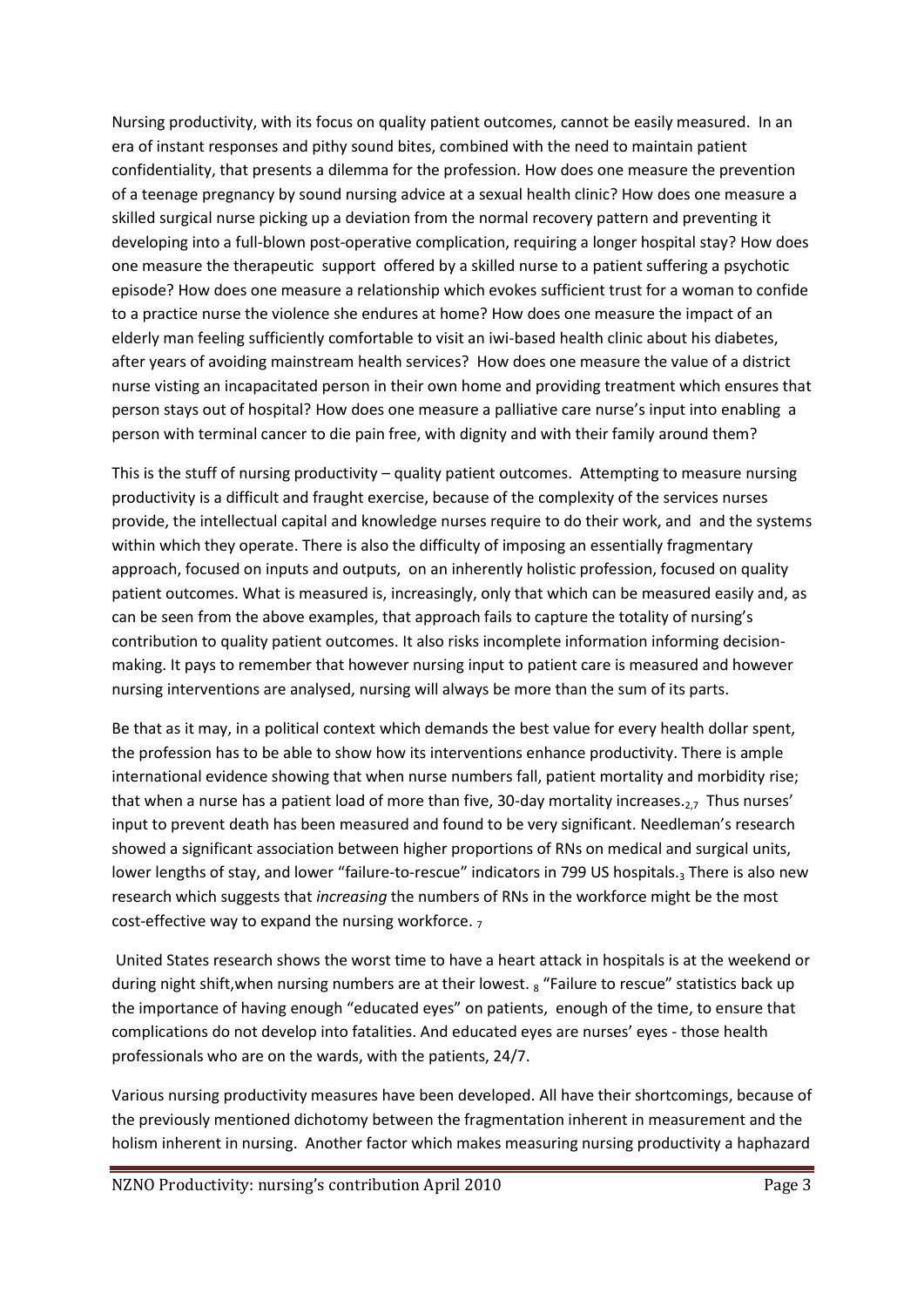exercise at best is New Zealand's woefully inadequate health workforce information. Two New Zealand researchers refer to the long period of poor medical and nursing workforce planning that began in the late 1980s, with the disestablishment of relevant Ministry of Health directorates. The Medical Training Board (MTB) believes the impact of this poor planning will continue for perhaps 15 years.<sup>9</sup>

A direct result of this poor health workforce planning is that DHBs do not have robust systems to estimate patient flow and nursing workload and adjust staffing to match, although the Safe Staffing Healthy Workplaces Unit's demonstration sites at three DHBs are attempting to develop such systems.

Thus attempts to quantify nursing productivity are made against a background of insufficient information, within a simplistic paradigm focused on inputs and outputs and within an historical context of undervaluing nurses' input to quality patient care.

Be that as it may, some nursing productivity tools have been developed. These include:

1)Nursing hours per patient day (HPPD), sometimes further factored by patient acuity. A weighting is applied for the complexity of the nursing input required, related to the frailty or complexity of the patient. It is worth noting that hours nurses work beyond their contracted hours are not included in the measure. NZNO figures show that, on average, nurses work seven hours per week in excess of their agreed hours.  $10$  If this input were removed, it would add an extra shift per week per worker. Thus significant nursing input is not captured under this model.

2) Percentage bed occupancy is one measure of hospital-based nursing care activity. Research shows that pushing bed occupancy reduces patient health outcomes.  $_{11}$ 

3) Customised productivity reports are regular summaries of unit staffing costs by staffing mix, HPPD and a patient classification system based on unit census and patient acuity. Comparison with similar units supposedly drives change through competition and peer pressure.

4) Professional practice models (PPM) give increased responsibility and control over work process and content. These models include quality assurance and staff development, leading to reengineering of tasks and processes, led by nurses. These PPMs promised much, but studies have failed to demonstrate efficiency savings.12

5) Interdisciplinary productivity measurement is a whole-systems approach aimed at improving communications and incentives, thus reducing costs across departments. It also usually includes patient acuity measures.

6) Nursing knowledge information systems, eg the Nursing Intervention Classifications (NIC) system. This attempts to put a value on the temporal, educational and skill competency requirements of 486 taxonomic nursing interventions, to assign costs more accurately. Nursing *knowledge* is accounted for as a capital asset, ie human intellectual capital. This must be measured through knowledge work classification systems, interdisciplinary informatics and productivity index.  $_{13}$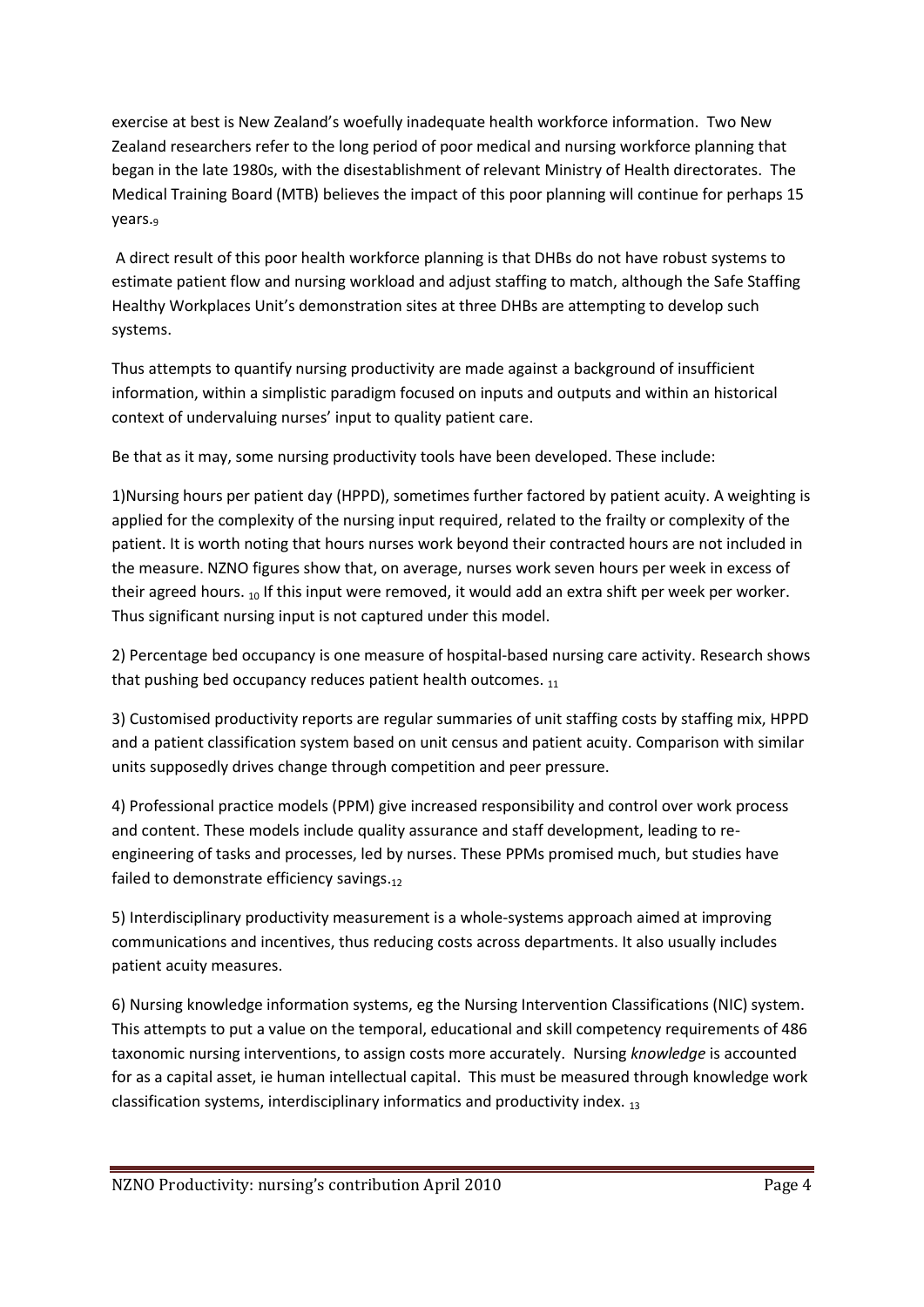It is important to factor in costs due to training, burn out, turnover, recruitment and re-employment into productivity models that push nursing care beyond safe or sustainable limits.

Another system of analysing nursing input to boost productivity, which is gaining a foothold in New Zealand, is the productive ward. This National Health Service (NHS)- developed initiative is a patientcentred approach to improving the quality of care on acute nursing units by freeing up nurses' time for more direct patient care. It also has the potential to be used to free up community nurses' time as well. Funded by the Ministry of Health, 15 DHBs are involved in the programme to varying degrees, but Waitemata DHB will have all its in-patient wards under the programme by early 2010. Some of the gains so far reported by Bay of Plenty DHB are improved organisation at ward level, leading to a ten precent reduction in the amount of time nurses spend walking from one place to another to fetch and carry what they need for patient care and an 18 percent increase in direct care time to 57 percent of a nurse's time per shift. DHBs are reporting increased staff satisfaction and morale and there is a suggestion that the programme may be having an impact on improving recruitment and retention. But an acknowledged risk of this programme is that initial short-term gains may not be sustained.  $_{14}$ 

If the health sector is serious about productivity in its most complete sense, ie all the resources, including staffing required for quality patient/health outcomes, it is time to develop and adopt genuine indicators/measures of nursing activity, output and quality. Rather than seeing nurses as the biggest liability on their books, health providers should move to valuing nurses as their biggest asset in both human and intellectual capital. From that shift in mindset, will inevitably flow a greater understanding and valuing of the work of nurses and a culture that empowers nurses and gives them the authority to make the changes necessary to ensure quality patient outcomes.

Where nurses are allowed the freedom and given the authority to be innovative in their practice, they will come up with more efficient ways of providing care – not primarily motivated by a desire to save money, but by a desire to provide the most efficient, effective care to patients, which inevitably costs less. More than 80 percent of cost reduction opportunities in health care rests with clinical decision making<sub>15</sub> so it makes perfect sense to empower all clinicians to make the decisions that will improve patient outcomes, while also reducing costs.

Thus productivity in health care, particularly nursing productivity, is a many-faceted concept. To focus on just one facet, be it nursing numbers or toting up elective surgery procedures, is to devalue the complexity of the work of all health professionals and to undermine the importance of quality patient outcomes. Health productivity is an amalgam of the skilled work and innovation of empowered health professionals, the understanding and competence of health managers, accurate and accessible information on patient numbers and acuity and the nursing staff required to meet patient needs, and the availability of necessary resources, all honed to producing quality patient outcomes in the most efficient and effective way. And it is vital that whole systems are included in productivity measures – omitting mental health or care in the community or health promotion, while concentrating on easy-to-measure outputs such as discharge rates or numbers of elective surgery procedures is both misleading and disingenuous. Any system used to determine productivity within the health system must capture all these facets and not just focus on those which are easily measured. Only then will the true value of nursing's contribution to health care be fully understood.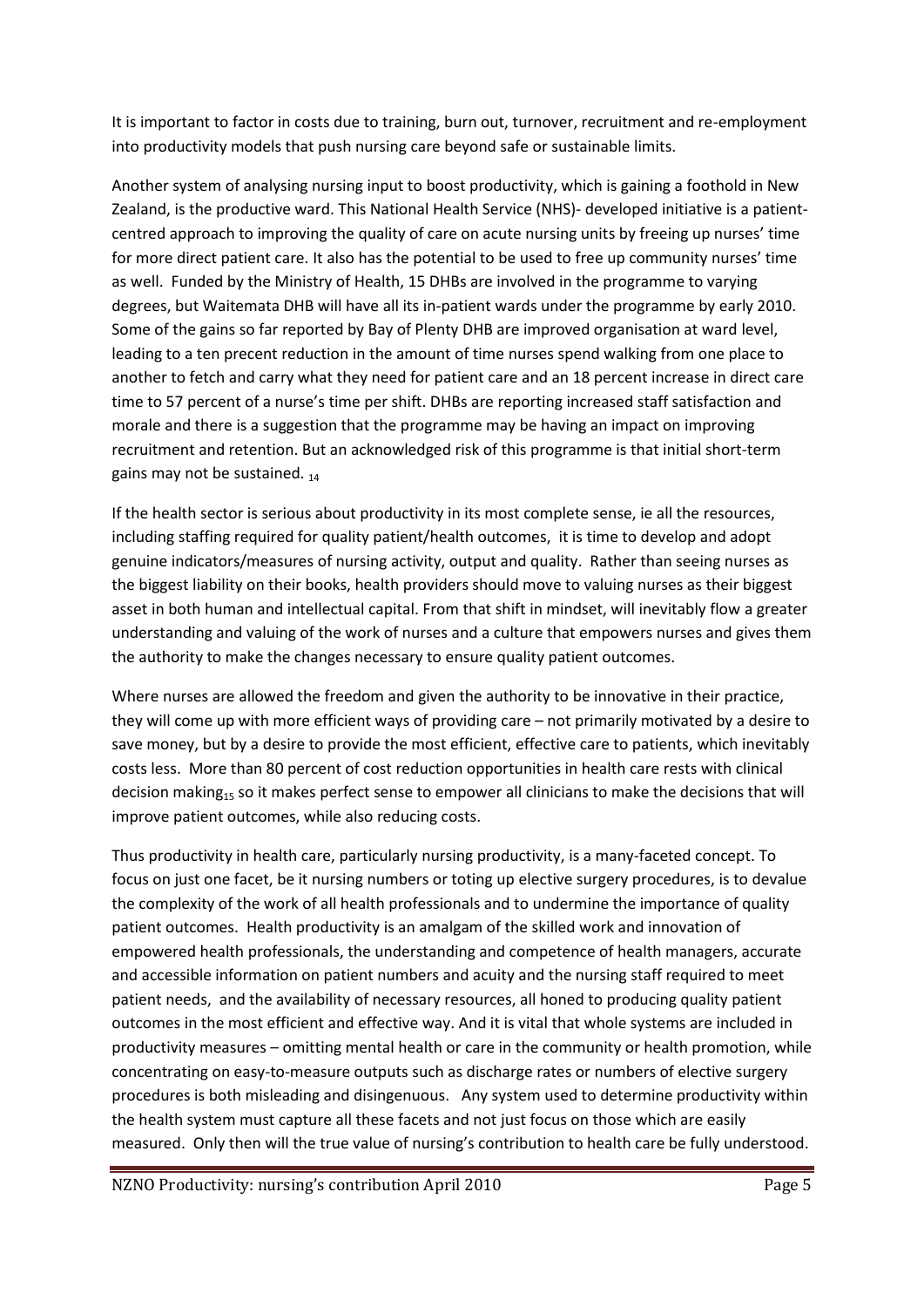*\*I would like to acknowledge the input of NZNO researcher Dr Leonie Walker in preparing this paper.*

## **References:**

- 1) O'Halloran, E. (2009) *Women hold up half the sky*. 4<sup>th</sup> Virginia Henderson Lecture, presented to the 24<sup>th</sup> International Council of Nurses Congress, Durban South African, July 2, 2009.
- 2) Aiken, L.H., Clarke, S.P., Sloane, D.M. et al. (2002) Hospital nurse staffing and patient mortality, nurse burnout and job satisfaction. *Journal of the American Medical Association*; 288, 1987- 1993.
- 3) Needleman, J., Buerhaus, P.I., Stewart, M., Zelevinsky, K. And Mattke S. (2006) Nurse staffing in hospitals: Is there a nursing case for quality? *Health Affairs*; 25: 1, 204-210.
- 4) "Clinical reality' vital at Nursing Council table. Kai Tiaki Nursing New Zealand; 15: 9, 7.
- 5) Medical Council of New Zealand. (2009) *Medical Council of New Zealand, Annual Report 2009*. Wellington: the Author.
- 6) Lawless, J. (2009) Presentation to NZNO's professional services team, November 11, 2009.
- 7) Newbold, D. (2008) The production economics of nursing: A discussion paper. *International Journal of Nursing Studies*; 45, 120-128.
- 8) Peberdy, M.A.**,** Ornato, J.P., Larkin, G.L., et al. (2008) Survival from in-hospital cardiac arrest during nights and weekends*. Journal of the American Medical Association*;299: 7, 785-792.
- 9) Cook, L. & Hughes, R. (2009) *Recognising the need for wider public sector reform alongside the new arrangements for leading the public health sector*. To be published.
- 10) Walker, L. (2008) *Holding up: The first biennial NZNO employment survey*. Available from NZNO's website: [http://www.nzno.org.nz/activities/research#holding\\_up](http://www.nzno.org.nz/activities/research#holding_up)
- 11) Duffield, C., Roche, M. & Merrick, E.T. (2006) Methods of measuring nursing workload in Australia. *Collegia*n; 13: 1, 16-22.
- 12) *PPM fails to deliver efficiency*[. http://blogs.wsj.com/health/2009/12/11/hospitals-efficiency](http://blogs.wsj.com/health/2009/12/11/hospitals-efficiency-and-170-billion-or-so-in-savings/tab/article/)[and-170-billion-or-so-in-savings/tab/article/](http://blogs.wsj.com/health/2009/12/11/hospitals-efficiency-and-170-billion-or-so-in-savings/tab/article/)
- 13) Moody, R. C. (2004) Nurse Productivity Measures for the 21st Century. *Health Care Management Review*; 29: 2, 98-106.